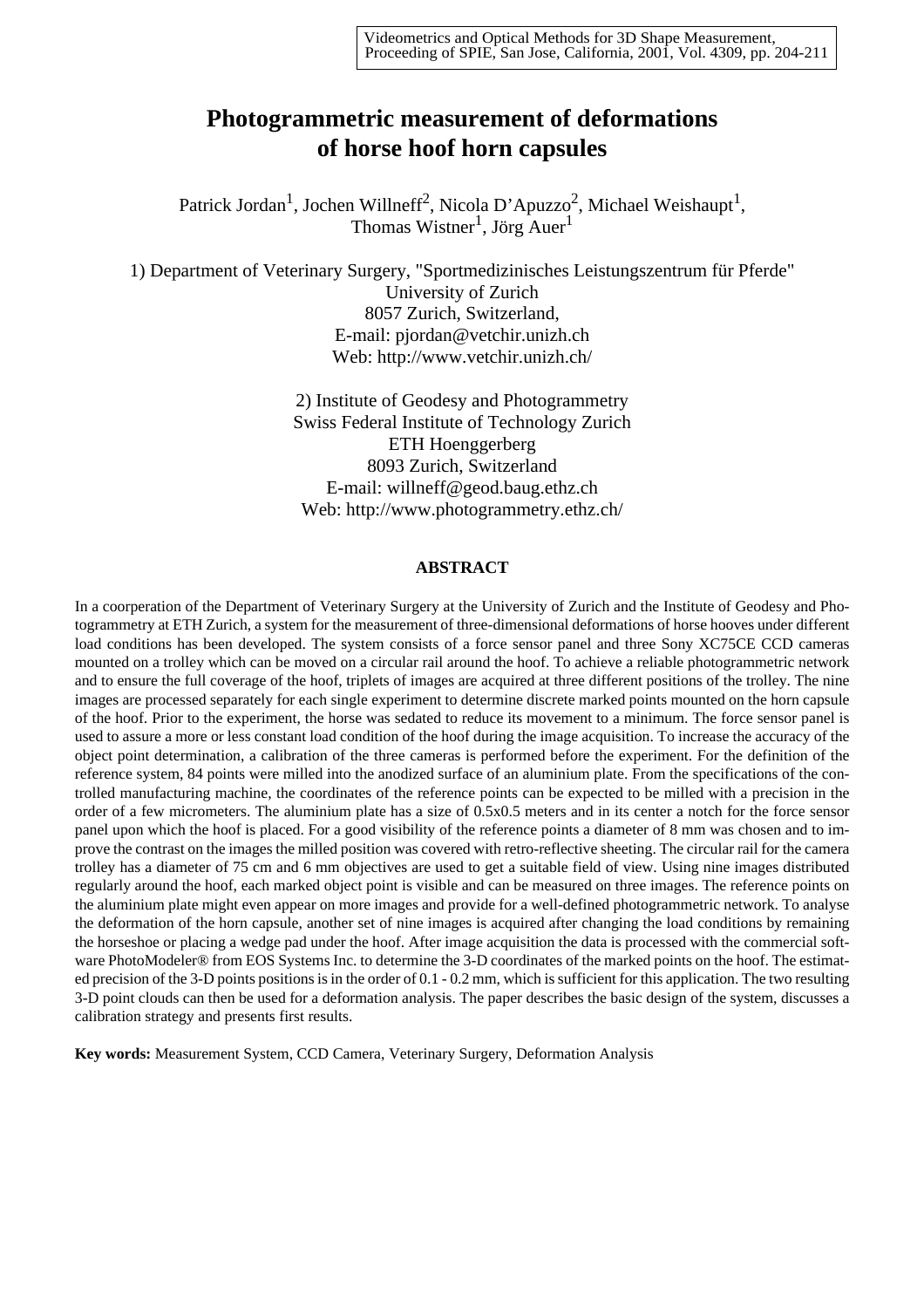#### **1. INTRODUCTION**

Many equine foot problems, from foot bruising and quarter cracks to laminitis and navicular disease are either caused or worsened by the severe loads the feet experience during locomotion. In addition some phalangeal joint problems may be caused through inadequate trimming of the hooves, the inability of the hoof capsule to compensate distortional movements and through high frequency vibrations occurring at the beginning of the stance phase. Description of the hoof mechanism has occupied scientists for a long time (see references from Harders<sup>13</sup>). Many studies have been published during the last century. All of those works reported the movement of the hoof wall in the horizontal plane. The vertical component of this mechanism is still poorly described. The goal of this project is to describe the vertical deformation and to explain the role and the importance of this mechanism for the soundness of hooves and limbs of horses.

The hoof works as a blood pump and shock absorber<sup>9</sup>. The last mentioned characteristics determine the mechanical loads on joints. If unshod, the vertical adaptability of the hoof is responsible for a part of the compensation of joint distortion. Traditional horse shoeing has proven its value for a long time, but more and more its efficiency and effect on the soundness of the equine limb is questioned. Reasons for this include that the high frequency impact is higher when shod<sup>9</sup> and that shoeing can restrict parts of the hoof mechanism. Many horses develop narrow heels with time; the quality of horn suffers and the vertical movement is totally restrained. Understanding the normal mechanical function of the healthy hoof is a prerequisite to understand how loading causes or exacerbates these conditions. Furthermore, it will allow a more efficient progression in the development of novel horse shoe alternatives. Up to now, the movements of the hoof wall were described only in the horizontal plane (2-D hoof mechanism). But if the horse is unshod, deformation of the hoof capsule in the vertical axis can be observed when the heel is elevated on the medial or lateral side. This vertical movement (3-D hoof mechanism) could only be poorly assessed until now.

In the last century development of several techniques helped to understand part of the movements of the hoof capsule and confirm or brought new findings about this interesting subject. Akerblom<sup>1</sup> confirmed the results of Lungwitz<sup>17</sup> by using a mechanical recording system mounted on the hoof capsule and recording the movements on a tracing paper. More recently Knesevic<sup>16</sup>, Bayer<sup>3</sup> and Bein<sup>4</sup> investigated the deformation of the hoof capsule using strain gauges. The photoelastic method to show distribution of strain within the hoof wall of a living horse was applied by Davies<sup>8</sup>. Harders<sup>13</sup> developed an other method. He covered the surface of the hoof with sodium tera-cilicilate and alabaster. During weight bearing this coat cracked at several locations. By evaluating the characteristic "crack pictures" he could therefore optically visualise but not quantify the elasticity of the hoof.

Some scientists used radiographic techniques to study the effects of the middle and distal phalanx and the navicular bone in relation to the hoof wall<sup>11</sup>. An other radiographic study assessed this interphalangeal rotation in relation to changes in equine digital conformations<sup>6</sup>. Because of the difficulty to establish those studies on horses in vivo, Hinterhofer<sup>14</sup> programmed a computer model of the equine hoof capsule. Based on this computer model these authors could simulate different limb positions during weight bearing.

Optical 3D measurement techniques are used in an increasing number of applications. This novel technique for the measurements of hoof capsule movements has been used in humans for measuring parts of the human body as early as 1863 and the first measurements on horses where made in the 1880's<sup>22</sup>. This technique is currently used in facial surgery<sup>5, 23, 15</sup>, dentistery and orthopaedics<sup>22</sup>. In the literature different methods are described: (1.) Video-photogrammetry<sup>20, 24, 10</sup>, (2.) a laser system for three dimensional surface measurements<sup>19</sup> and (3.) "conventional" photogrammetry with photo-cameras<sup>5, 23, 15</sup>. The measurement accuracy of the above mentioned methods are reported to be accurate down to 1 mm<sup>15, 24, 10</sup>. Because the measured horizontal expansion of the hoof during weight bearing is between two and four millimetres<sup>3, 16, 18</sup>, the accuracy of these methods is sufficient to be applied in our study. Even in veterinary surgery these techniques have the potential to deliver a suitable solution in precise measurement tasks. Both hard- as well as software have reached a development standard that commercial systems can be used without adapting them for the special application.

#### **2. SYSTEM REQUIREMENTS**

The designed measurement system had to fulfil the following requirements. It should be capable to measure the 3D coordinates of marked points on the horn capsule of living horses. The horses can be tranquilized for a while but data aquisition time should be minimized to avoid displacement of the limb and therefore displacement of the hoof and to reduce physical and psychic strain to the animal as human operators as well. Due to this, the image acquisition should be carried out in a rather short time. Regarding the aspect that the image evaluation is performed by 'non-photogrammetrist' user, the system should be easy to handle. As software package Photomodeler<sup>12, 21</sup> was choosen which on the one hand offers the possibility to calibrate the cameras, triangulate multiple images in a convergent block arrangement and to create 3D models quickly and reliably. On the other hand the system can be used by non-experts concerning photogrammetry knowledge.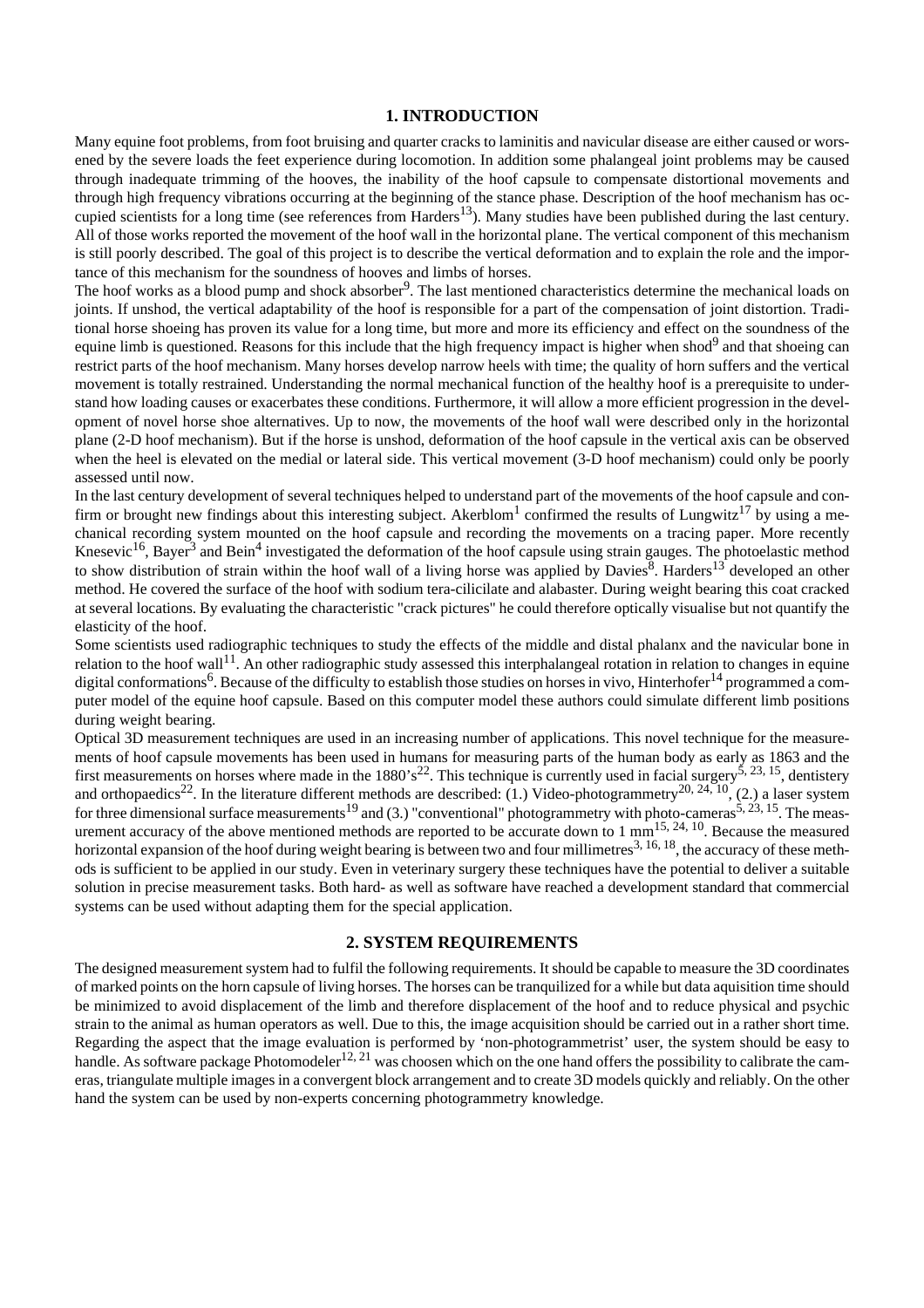#### **2.1. Hardware setup**

The acquisition of all the images in one instant of time would take 9 CCD cameras for full coverage. This increases hardware costs significantly. Using three Sony XC75CE CCD cameras mounted on a trolley which can be moved around the hoof on a circular rail, is a good practical solution, regarding tolerable costs and time needed for the image acquistion. The cameras capture 8 bit grey value images with a resolution of 768 x 576 pixels. The image acquisition procedure is made with a Matrox Meteor RGB card which allows the storage of the three images of the three cameras simultaneously in one composite image. The cameras are synchronised and each camera has one canal (Red; Green; Blue). The single canals of the composite image are separated to get grey value images of each camera. The Adobe® Photoshop® software is used to separate the images. The different images are saved and imported in the PhotoModeler®. To standardise the position of the limb a 3D measurement system (Kistler force plate) is used to assess the ground reaction force (GRF). The force plate consists on an aluminium top plate, mounted on four 3-component piezo-electric force sensors. The output of the four sensors is internally reduced to 8 channels to allow force measurements in the tree orthogonal axes (vertical Fz; horizontal lateral, Fx; horizontal fore-aft, Fy). The vertical GRF is a sensible parameter to monitor weight distribution within the four limbs in a quitely standing horse. This allows the standardisation of the measurement series where the different photogrammetry image-trials are sampled at different moments.

To reduce the risk of damage of the cameras, the trolley can be removed quickly when the horse reacts in an unexpected way. To provide suitable lighting conditions in total of four neon lamps are attached to the camera trolley. During the positioning of the horse the camera trolley is taken away and the aluminium plate is covered by a rubber blanket. Instead of moving the cameras exactly to fixed positions with known exterior orientation these parameters are determined for every single image, using a well-defined reference system which is described later in this paper. The circular rail has a diameter of 75 cm, the approximate distance to the measured object results from its radius. This distance in combination with 6 mm objectives leads to a suitable field of view. A graphic representation of the three camera positions around the hoof and the actual set up as shown in [Figure 1](#page-2-0).



<span id="page-2-0"></span>Figure 1: Configuration of the measurement system and image acquisition setup

# **3. CALIBRATION**

To increase accuracy, a calibration procedure is performed to obtain information about the internal orientation of each of the 3 CCD cameras. The Photomodeler is accompanied by the camera calibration tool Calibrator which includes not only the software but also a simple 2D target field, making it very easy to get calibration values from the cameras used. This target field is included in the Photomodeler package as a 35 mm slide which can be projected on a wall or can be printed on paper of a suitable size ([Figure 2](#page-3-0)). At the best the calibration pattern and the typical measured objects have approximately the same size. The used calibration method is semi-automated, after measuring four points on each of the images the corners of the triangles on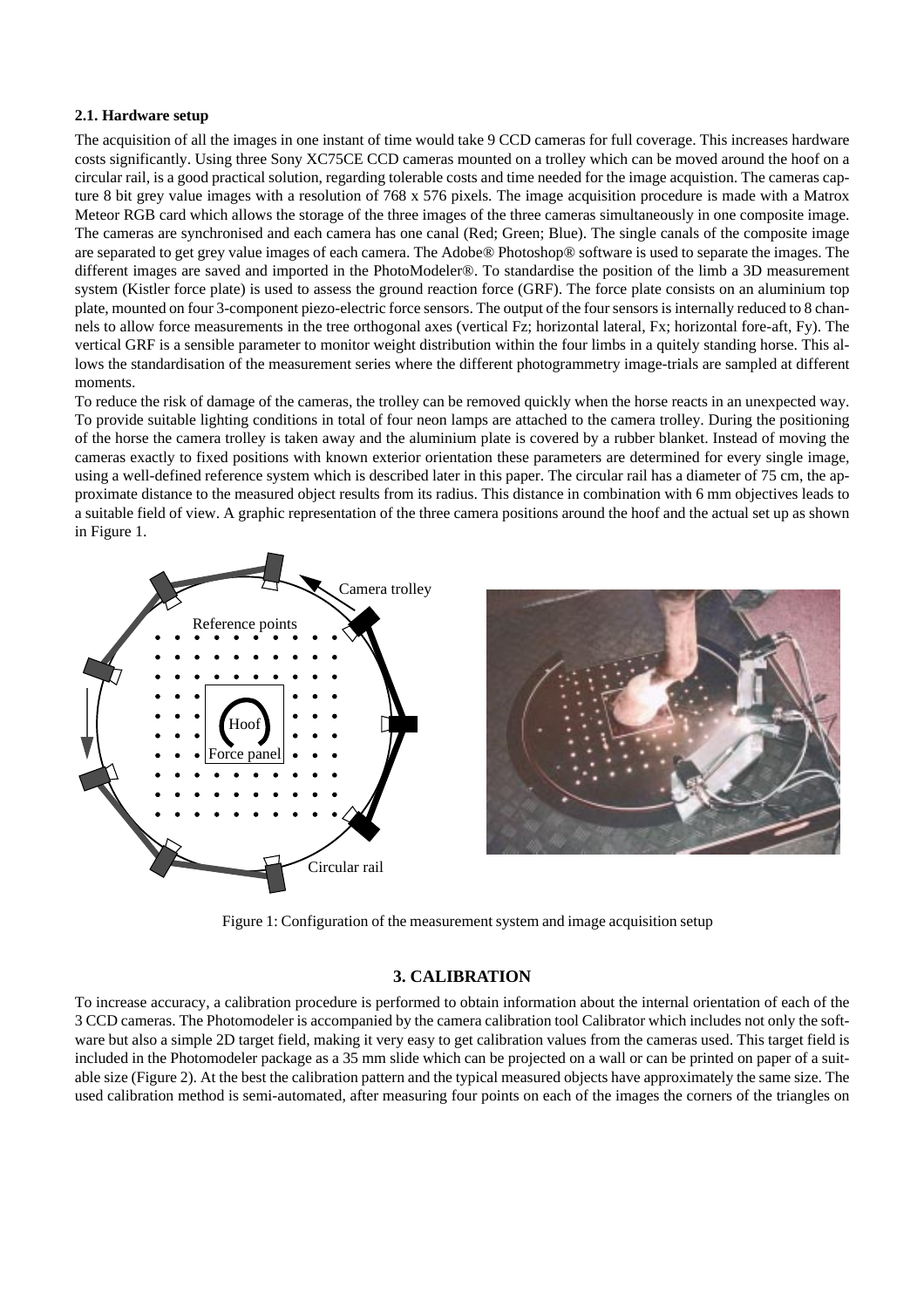the pattern are located automatically. Using homologous points and one additionally measured distance on the pattern the numerical values of the camera parameters are determined. To avoid changes of the interior orientation the focus and aperture of the lens can be fixed with screws. For each camera a set of at least 8 images with a good photogrammetric network configuration has to be acquired. Rotating the camera for some of the calibration images serves to eliminate existing correlations between exterior and interior orientation<sup>25</sup>. This procedure has to be performed for every camera and repeated from time to time or after changes in the setup. The arrangement of the cameras in the photogrammetric network used for the calibration is shown in [Figure 3](#page-3-1).



<span id="page-3-0"></span>Figure 2: 2D Target pattern Figure 3: Calibration network

# <span id="page-3-1"></span>**4. DATA PROCESSING**

For this study, the movement of the hoof capsule is measured with and without conventional horse shoes. In attempt to standardise the measurements, only healthy hooves will be used to establish normal values. The hoof shape will be scored and selected according to the guidelines reviewed in<sup>2</sup>. Five positions will be measured for each shod and unshod hoof. The first position without wedge, the second with a wedge of 5 mm, the third with a wedge of 10 mm, the forth with a wedge of 15 mm and the last one with a wedge of 20 mm. The horse will be slightly sedated according the recommendation of Colahan'. For each position a set of nine images are captured for the deformation analysis. Best point of time for the data capture is when hoof care anyway becomes necessary. The different demanded states of interest with and without horseshoes can then be observed with a minimium of effort. For each set of images the marked points on the hoof have to be reconstructed. The image data sets are processed with PhotoModeler®.

## **4.1. Definition of the reference system**

For the definition of the reference system, 84 points were milled into the anodized surface of an aluminium plate and 8 points were milled to place small spheres in the vertical plane (z-plane). From the specifications of the controlled manufacturing machine, the coordinates of the reference points were milled with a precision in the order of a few micrometers. The aluminium plate has a size of 0.5x0.5 meters with a notch in its center for the force sensor panel where upon the hoof is placed. For a good visibility of the reference points a diameter of 8 mm was chosen and to improve the contrast on the images the milled position was covered with retro-reflective sheeting. In image space the reference points have a diameter of around 10 to 20 pixels, depending on the distance and viewing angle of the recording camera (see [Figure 7a](#page-5-0)) . The white matt spheres made of a synthetic material have a diameter of eight mm and are placed four and eight cm above the aluminium plate. Under the assumption of more or less constant temperature conditions during the data capture, the influence of the coefficient of expansion of the aluminium plate can be neglected.

# **4.2. Marking of the hoof points**

The structure of the hoof capsule delivers not enough contrast to work with natural points. To ensure a good visibility of the points in the different demanded positions they are marked artificially. The distribution of the hoof points is chosen according to the present knowledge of hoof mechanics. Because of the greater movement of the heels - horizontal 2 to 4 mm [\(Figure 4\)](#page-4-0)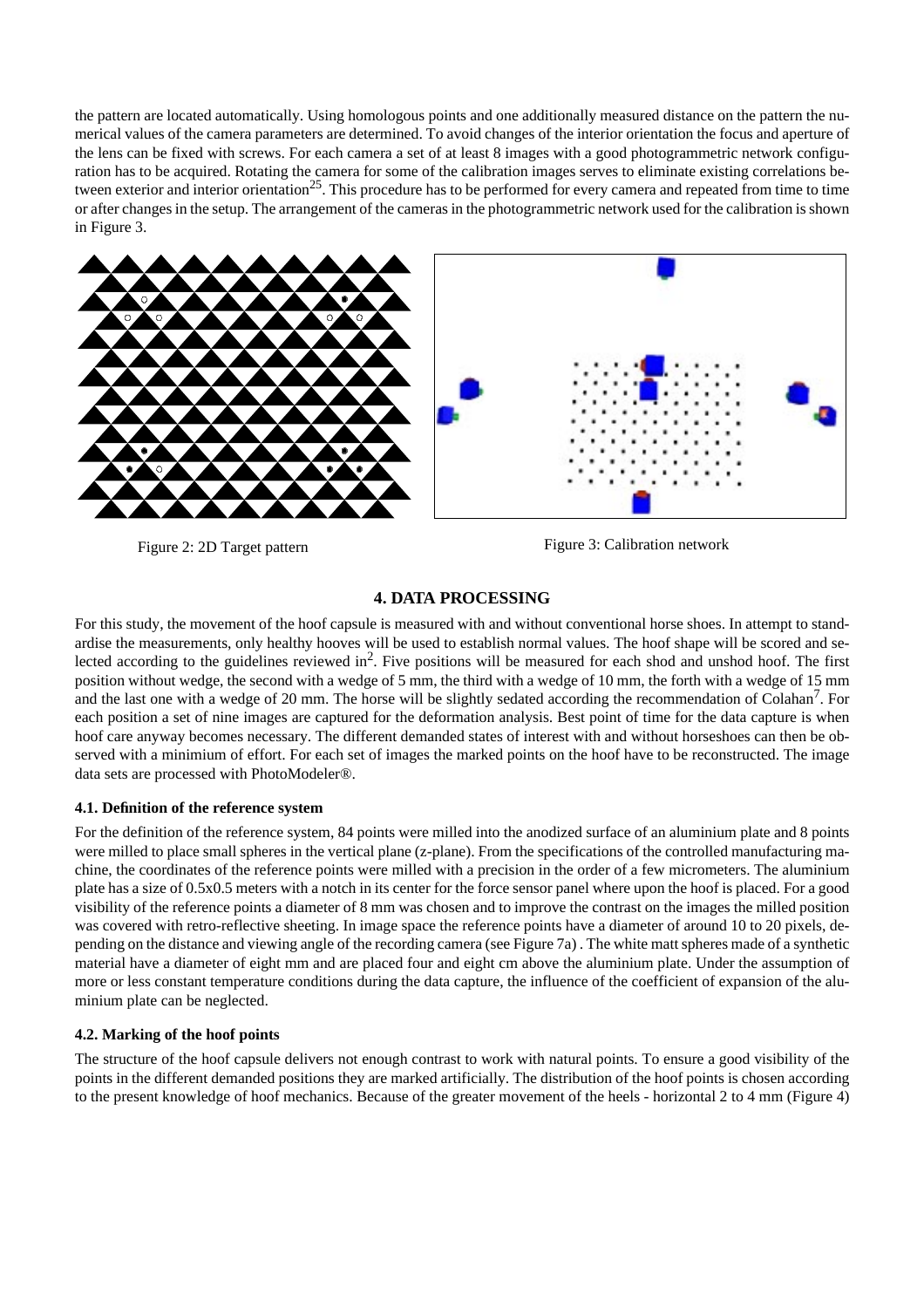

<span id="page-4-0"></span>Figure 4: Application of a vertical force running down the leg causes a horizontal outward movement of the walls at the heels (blue) of 2 to 4 mm and a backward movement of the dorsal wall (yellow) at the level of the coronary band.

<span id="page-4-2"></span>

Figure 5: Palmar side of a front hoof with the 2 balls on the heels





Figure 6: Points arranged perpendicular to the ground on the widest part of the hoof, two rows along the horn tubules (a) and one row on the dorsal wall along the horn tubules (b)

<span id="page-4-1"></span>- the points were mainly distributed on the palmar/plantar part of the hoof. One row of 3 points on the widest part of the hoof vertical to the ground, one row halfway between the widest part of the hoof along the horn tubules, one row in the middle between the widest part of the hoof and the heels along the horn tubules ([Figure 6a](#page-4-1)), one row of 3 points was placed on the dorsal wall [\(Figure 6b](#page-4-1)) and two small balls of 6 mm diameter each on both heels [\(Figure 5\)](#page-4-2). With a single perforator circular targets are punched out of retro-reflective sheeting and stuck to the hoof. The fixation should resist the necessary manipulations on the hoof as the removal of the horse shoe. [Figure 7](#page-5-0) shows a typical image used for the measurement. The points have a diameter of approximately 6 mm which results to approximately 10 pixels in image space ([Figure 7](#page-5-0)b).

#### **4.3. Image coordinate measurement and block triangulation**

The interior orientation of the cameras derived from the former calibration is used to model the sensors. Besides of a number of measured tie points with a proper image coverage, the Photomodeler normally needs no approximate values for exterior orientations or object points. But using only the marked points on the hoof which are mostly visible on three images would lead to an unstable photogrammetric block. The photo coverage would be to low and the connection of the images would fail due to a insufficient tie point distribution. Not only the hoof itself but also some of the surrounding reference points have to be visible to allow a reliable calculation of the exterior orientation. To be able to perform a bundle adjustment with all nine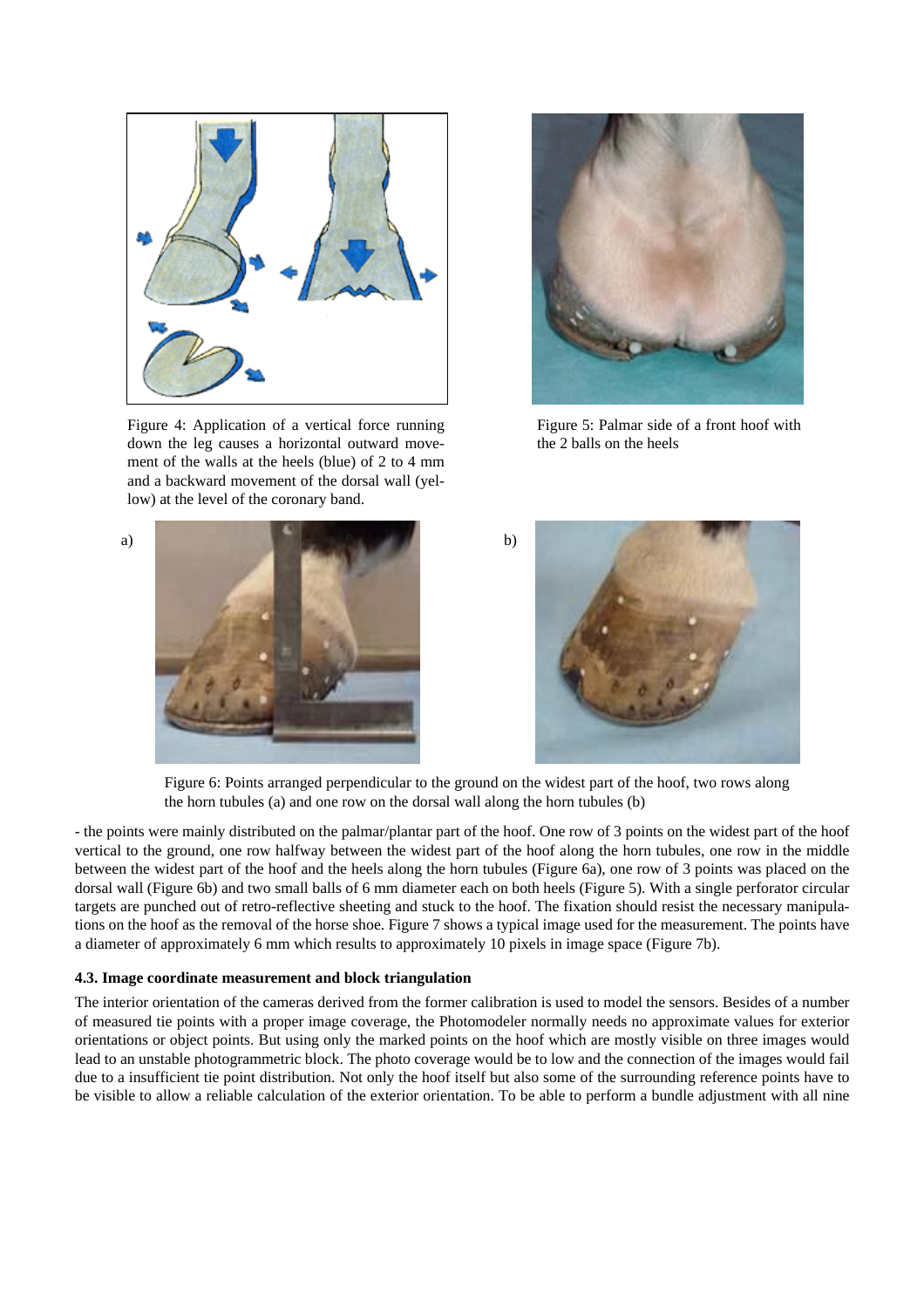

Figure 7: Image used for measurement

<span id="page-5-0"></span>images simultanously additional points have to be measured to tie the images together to a common circular block. A smart way to assume enough tie points is to use the points on the aluminium plate for the triangulation. These well-defined points on the aluminium plate with known 3D coordinates are also serving as control points. This leads to a high redundancy and a reliability. The points on the hoof and on the aluminium plate are measured manually or supported by a so-called subpixel target mode which calculates the image coordinates as the center of an imaged circular object automatically. Working with this subpixel target mode requires a good image quality regarding contrast and noise but also the suitable dimension of the imaged point. This is not always the case and the resulting image coordinate should be checked carefully and remeasuring the point might be necessary. This was especially necessary when the markers had an oval shape. In such cases the markers had to be measurement manually which represents a potential source of error because the precise positioning is not possible in a reliable way.

After the measurement of the image coordinates the correspendences between homologous points have to be established. It is advisable to triangulate sequentially starting from a triplet of adjoining images and then to continue by adding one after the other. When an image is oriented once the display of epipolar lines can be helpful to find further corresponding points in the other images. For the rather small number of object points on the hoof this is not as important as for the reference points because reliable assignment of these points is sometimes, due to their similar appearence only possible when they are seen in a wider image context. Moreover the possibility to merge point pairs that correspond to the identical object point is given.

# **4.4. Photogrammetric network design and results of the 3D modeling**

Optimally the nine images are arranged regularly around the hoof. The resulting camera arrangement is shown in [Figure 9,](#page-6-0) including the calculated 3D points. Due to the fact that most hoof points can be measured on three images the resulting intersection angle of the homologous rays is around 60 degrees which allows a good determinability in object space. After optimising the experimental set-up, a first trial was conducted, testing the reproducibility of the 3D coordinate determination of the object points. Therefore 9 images of the same hoof were recorded and subsequently four models of the hoof capsule reconstructed. At the same time the coordinates of five calibration points within the reference system were calculated. For each marker on the hoof capsule the mean value  $(n=4)$  of the x/y/z coordinates and for the calibration points the mean difference (n=4) between the known reference values and the measured coordinates were calculated.

## **Hoof capsule marker points:**

The precision of marker detection was considered as "very precise" if the divergence to the mean values of all three marker coordinates was  $\leq 0.1$  mm; as "precise" if the divergence to the means was between 0.1 and 0.2 mm; and as "moderately precise" if the divergence was > 0.2 mm. Out of the 22 hoof markers 11 were reconstructed with a precision of 0.1 mm ("very precise"). 9 points were reconstructed "precisely" and 2 points were reconstructed with a precision between 0.2 and 0.3 mm ("moderately precise"). From the distribution of the "very precise" and the "moderately precise" points the following statements can be made: The coordinates of a marker can be reconstructed the more precisely

- 1. the more images are available depicting the marker.
- 2. the more perpendicular the images are taken from a specific marker.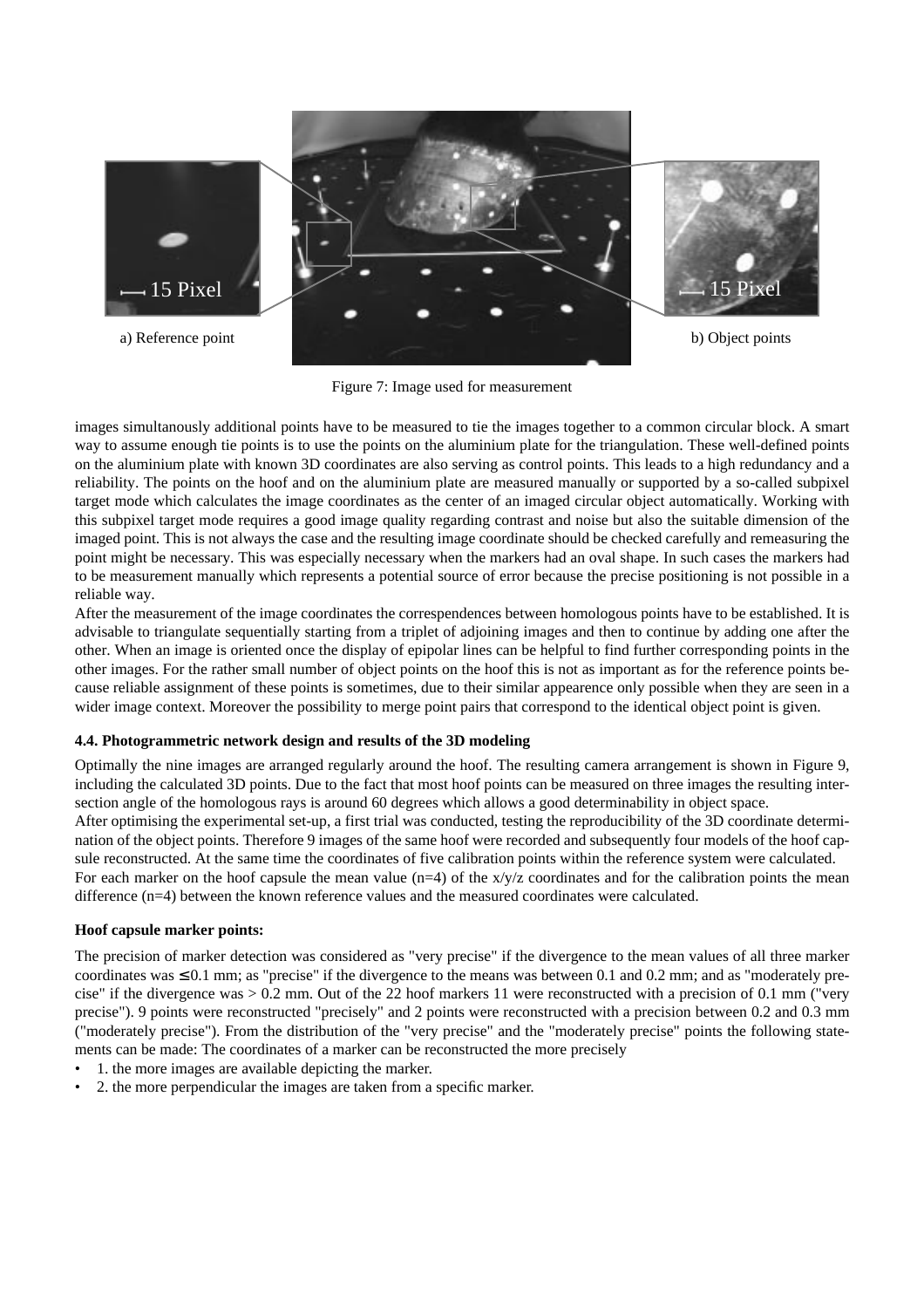

<span id="page-6-1"></span><span id="page-6-0"></span>

Oblique shots, where the markers are portrayed as an oval or even as a line, limit the precision of reconstruction. The resulting camera arrangement calculated from the nine images shows some lack in the overlap of the inner medial hoof part lying between the front limbs (see [Figure 8](#page-6-1) and [Figure 9\)](#page-6-0). The hoof markers of the inner medial hoof wall are displayed optimally on images  $N^{\circ}$  and 9 (see [Figure 8](#page-6-1)) and adequately on images  $N^{\circ}$  2 and 8. In contrast, the markers of the outer lateral hoof wall are displayed optimally on 4 images ( $N^{\circ}4$ , 5, 6, 7) and partly on image  $N^{\circ}3$  and could be therefore reconstructed by a majority "very precisely". To further increase the accuracy, the camera and trolley positions have to be improved. Because of safety reasons this is associated with considerable risks, as the trolley has to be positioned very closely to the opposite front limb. However, only after optimising the camera positions the needed accuracy of <0.2 mm can be guaranteed for any point on the hoof capsule.

## **Control points:**

The precision of reference point detection was considered as "very precise" if the differences to the reference values of all three axes were  $\leq 0.1$  mm; as "precise" if the differences were between 0.1 and 0.2 mm; and as "moderately precise" if the differences were > 0.2 mm. The differences to the reference values were either "very precise" or "precise" with the exception of one reference point where the difference in the y-axis exceeded the acceptable 0.2 mm. After inspection of the plate it was noticed, that this point was not precisely milled. Therefore, the reference coordinates of this point had to be corrected. In a first preliminary trial the effect of a 10 mm wedge under an unshod hoof was assessed and compared to the non-wedged condition. All coordinates of hoof markers one the wedged site differed more than 0.3 mm between wedged and non-wedged condition. Therefore it can be assumed that the present experimental set-up is of adequate precision to answer the questions raised for the study.

# **5. DEFORMATION ANALYSIS**

As a result the photogrammetric evaluation 3D coordinates from the marked points on the hoof can be determined. The point clouds of the different load situations can then be used for a deformation analysis. The influence of the changing load condition on the deformation of the horn capsule can be investigated. After changing the load condition the horseshoe can not be placed exactly in the same position on the force sensor panel. Due to this fact the derived 3D points have to be transformed in one common coordinate system before a detailed analysis.

## **6. CONCLUSIONS**

It has been shown that off-the-shelf hardware components as standard video cameras and a low-cost software package for the photogrammetric evaluation of the image data offer a convenient tool to measure deformations of the horn hoof capsule under different load condition with a suitable accuracy. The application of the so-called softcopy photogrammetry in the field of veterinary surgery proves the flexibility and potential of this optical 3D measurement technique.